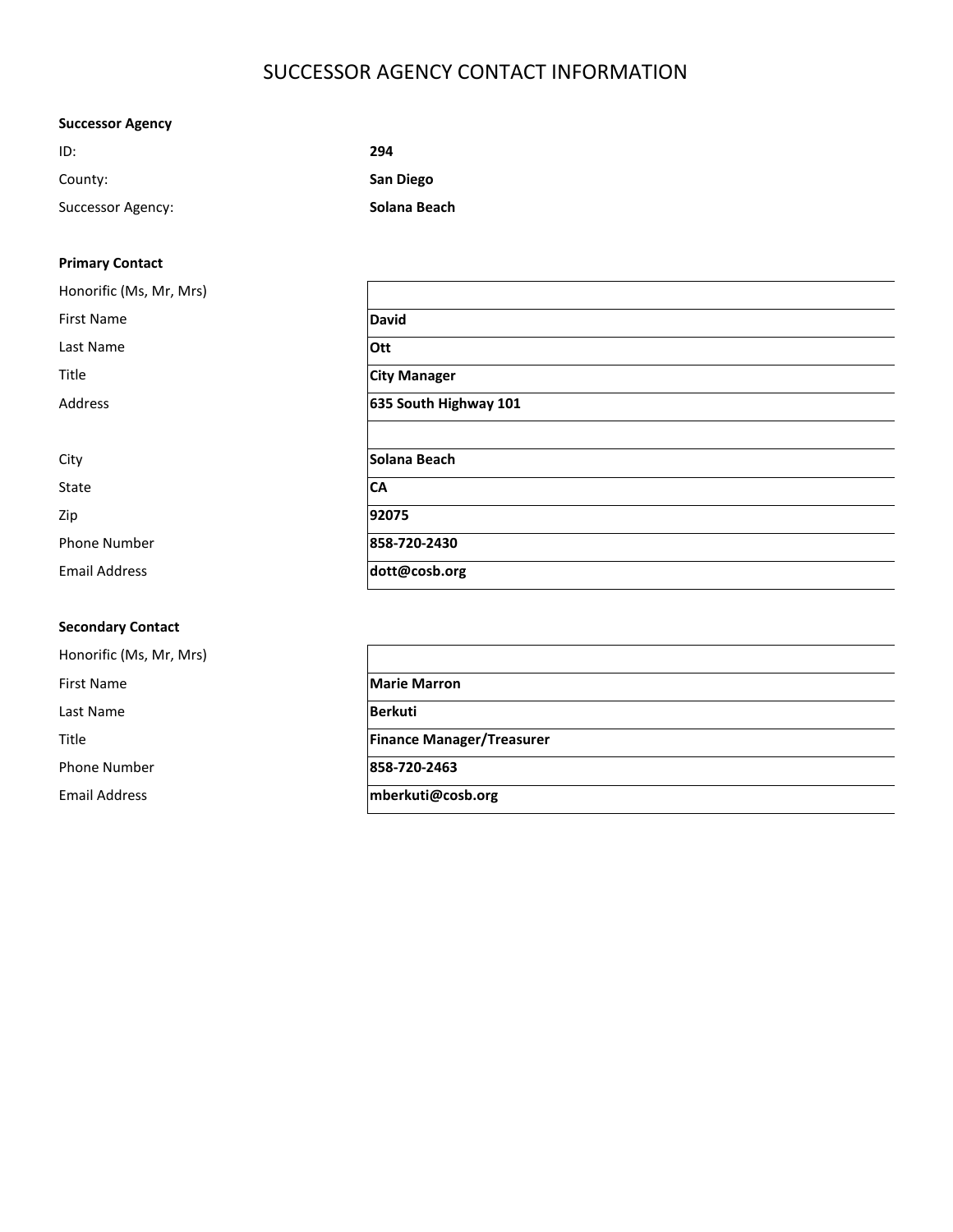#### SUMMARY OF RECOGNIZED OBLIGATION PAYMENT SCHEDULE

Filed for the July 1, 2013 to December 31, 2013 Period

#### Name of Successor Agency: **SOLANA BEACH (SAN DIEGO)**

|   | <b>Outstanding Debt or Obligation</b>                                                                                  | Total           |
|---|------------------------------------------------------------------------------------------------------------------------|-----------------|
|   | <b>Total Outstanding Debt or Obligation</b>                                                                            | \$6,063,062     |
|   | <b>Current Period Outstanding Debt or Obligation</b>                                                                   | Six-Month Total |
| A | Available Revenues Other Than Anticipated RPTTF Funding                                                                | \$0             |
| B | Enforceable Obligations Funded with RPTTF                                                                              | \$652,735       |
|   | Administrative Allowance Funded with RPTTF                                                                             | \$125,000       |
| D | Total RPTTF Funded $(B + C = D)$                                                                                       | \$777,735       |
|   | Total Current Period Outstanding Debt or Obligation (A + B + C = E) Should be same amount as ROPS form six-month total | \$777,735       |
|   | Enter Total Six-Month Anticipated RPTTF Funding                                                                        |                 |
| G | Variance (F - D = G) Maximum RPTTF Allowable should not exceed Total Anticipated RPTTF Funding                         | (5777, 735)     |

## Prior Period (July 1, 2012 through December 31, 2012) Estimated vs. Actual Payments (as required in HSC section 34186 (a))

| Enter Estimated Obligations Funded by RPTTF (lesser of Finance's approved RPTTF amount including admin allowance or the actual amount distributed) |           |  |  |
|----------------------------------------------------------------------------------------------------------------------------------------------------|-----------|--|--|
| Enter Actual Obligations Paid with RPTTF                                                                                                           | \$83,667  |  |  |
| Enter Actual Administrative Expenses Paid with RPTTF                                                                                               | \$129,567 |  |  |
| Adjustment to Redevelopment Obligation Retirement Fund $(H - (I + J) = K)$                                                                         | SO.       |  |  |
| Adjustment to RPTTF $(D - K = L)$                                                                                                                  | \$777,735 |  |  |

Certification of Oversight Board Chairman:

Pursuant to Section 34177(m) of the Health and Safety code, I hereby certify that the above is a true and accurate Recognized Obligation Payment Schedule for the above named agency.

| romas Golich                      | in 11RSon |
|-----------------------------------|-----------|
| Name                              | Title     |
| <b>BELLEVILLE AND REAL</b><br>/s/ |           |
| Signature                         | Date      |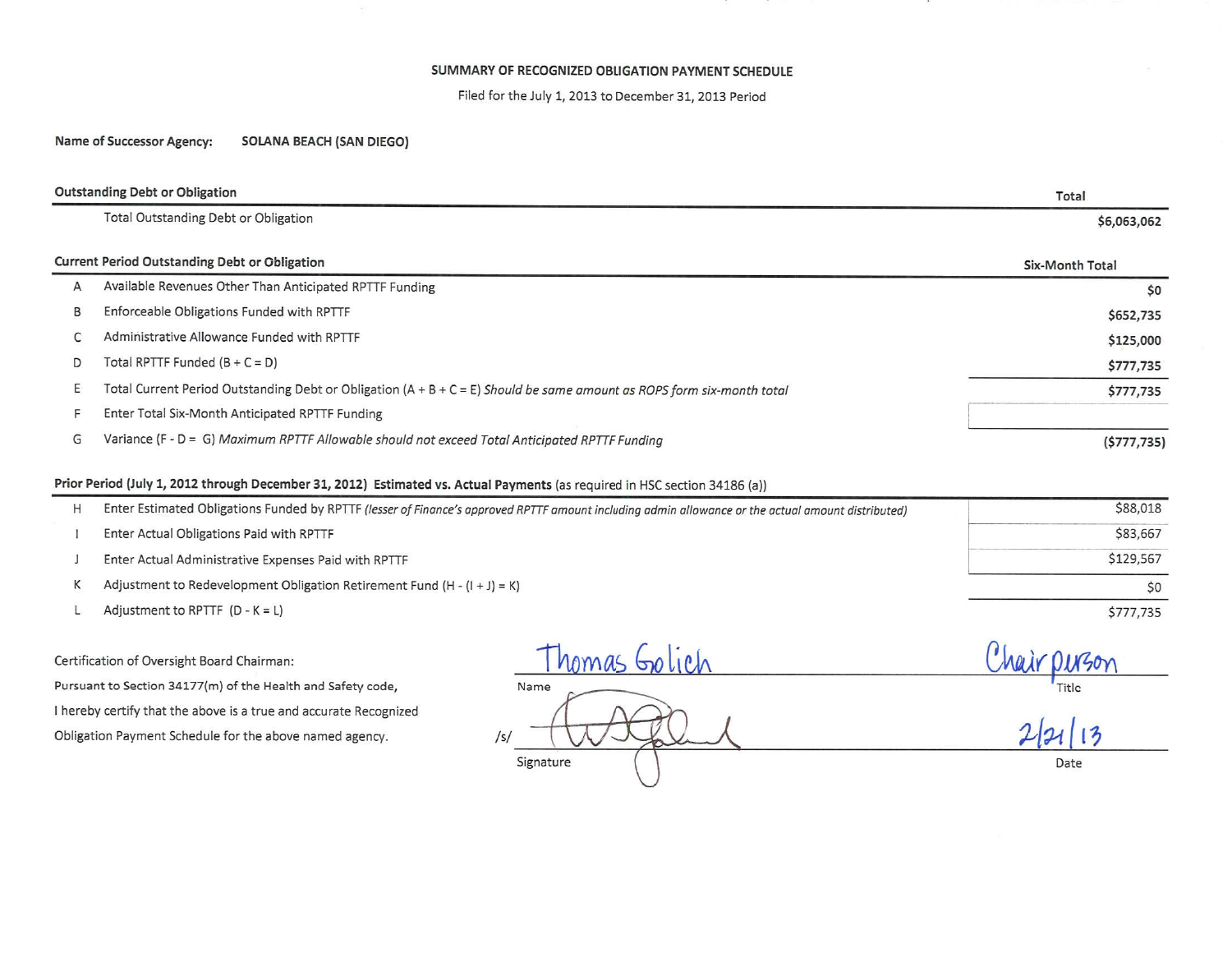Oversight Board Approval Date: 02/21/13

# **SOLANA BEACH (SAN DIEGO) RECOGNIZED OBLIGATION PAYMENT SCHEDULE (ROPS 13-14A) July 1, 2013 through December 31, 2013**

|       |                                                                                     |                                             |                                                 |                        |                                                                                                   |                                                     |                                                |                                                          |                      |              |                                 | <b>Funding Source</b> |              |                 |
|-------|-------------------------------------------------------------------------------------|---------------------------------------------|-------------------------------------------------|------------------------|---------------------------------------------------------------------------------------------------|-----------------------------------------------------|------------------------------------------------|----------------------------------------------------------|----------------------|--------------|---------------------------------|-----------------------|--------------|-----------------|
| Item# | Project Name / Debt Obligation                                                      | Contract/Agreement<br><b>Execution Date</b> | Contract/Agreement<br><b>Termination Date</b>   | Payee                  | Description/Project Scope                                                                         | Project Area                                        | <b>Total Outstanding</b><br>Debt or Obligation | <b>Total Due During</b><br><b>Fiscal Year</b><br>2013-14 | <b>Bond Proceeds</b> |              | Reserve Balance Admin Allowance | RPTTF                 | Other        | Six-Month Total |
|       |                                                                                     |                                             |                                                 |                        |                                                                                                   |                                                     | \$6,063,062                                    | \$1,002,536                                              | \$0                  | \$0          | \$125,000                       | \$652,735             | \$0          | \$777,735       |
|       | 1 2006 Tax Allocation Bond                                                          | 6/1/2006                                    | 6/1/2036                                        | Wells Fargo Bank       | Bonds to fund Public Improvements                                                                 | Solana Beach<br>Redevelopment                       | 5,366,720                                      | 310,794                                                  | $\Omega$             | $\mathbf{0}$ | $\circ$                         | 235,043               | $\Omega$     | 235,043         |
|       |                                                                                     | 6/1/2006                                    | 6/1/2036                                        |                        | Contract for Professional Services-Trustee Services                                               | Project<br>Solana Beach                             | 1,900                                          | 1,900                                                    | $\mathbf{0}$         | $\mathbf{0}$ | $\mathbf 0$                     |                       | $\Omega$     | $\mathbf 0$     |
|       | 2 Trustee Services                                                                  |                                             |                                                 | Wells Fargo Bank       |                                                                                                   | Redevelopment<br>Project                            |                                                |                                                          |                      |              |                                 |                       |              |                 |
|       | 3 Continuing Disclosure                                                             | TBD                                         | TBD                                             | Urban Futures          | Contract for Professional Services-Continuing Disclosure                                          | Solana Beach<br>Redevelopment                       | 2,150                                          | 2,150                                                    | $\mathbf{0}$         | $\mathbf{0}$ | $\mathbf{0}$                    | $\Omega$              | $\mathbf{0}$ | $\mathbf 0$     |
|       | 4 Arbitrage                                                                         | TBD                                         | TBD                                             | Koppel & Gruber        | Contract for Professional Services - Arbitrage                                                    | Project<br>Solana Beach<br>Redevelopment            | 2,500                                          | 2,500                                                    | $\mathbf{0}$         | $\mathbf{0}$ | $\mathbf{0}$                    | 2,500                 | $^{\circ}$   | 2,500           |
|       | 5 Legal Services (Admin)                                                            | 7/1/2006                                    | ongoing                                         | McDougal, Love, et al  | Contract for Professional Services-Legal                                                          | Project<br>Solana Beach<br>Redevelopment            | 33,600                                         | 33,600                                                   | $\mathbf{0}$         | $^{\circ}$   | 16,800                          | $\Omega$              | $\Omega$     | 16,800          |
|       | 6 Legal Services (Admin)                                                            | 4/22/2008                                   | ongoing                                         | Goldfarb & Lipman      | Contract for Professional Services-Legal                                                          | Project<br>Solana Beach<br>Redevelopment<br>Project | 33,600                                         | 33,600                                                   | $\mathbf{0}$         | $\mathbf{0}$ | 16,800                          | $\overline{0}$        | $\Omega$     | 16,800          |
|       | 7 Audit (Admin)                                                                     | 7/1/2012                                    | 6/30/2015                                       | Lance, Sol, et all     | Contract for Professional Services-Audit                                                          | Solana Beach<br>Redevelopment<br>Project            | 7,000                                          | 2,400                                                    | $\mathbf{0}$         | $\circ$      | 1,200                           | $\Omega$              | $^{\circ}$   | 1,200           |
|       | 8 Audit (Admin) - Due Dilligence Review                                             | 7/1/2012                                    | 6/30/2013                                       | Lance, Sol, et all     | Contract for Professional Services-Audit                                                          | Solana Beach<br>Redevelopment<br>Project            | $\mathbf{0}$                                   | $\Omega$                                                 | $\Omega$             | $^{\circ}$   | $\Omega$                        | $\Omega$              | $^{\circ}$   | $\mathbf{0}$    |
|       | 9 Salary/Benefits (Admin)                                                           | N/A                                         | N/A                                             | Various                | <b>Employee Salaries and Benefits</b>                                                             | Solana Beach<br>Redevelopment<br>Project            | 137,800                                        | 137,800                                                  | $\mathbf{0}$         | $\circ$      | 68,900                          | $\Omega$              | $\mathbf{0}$ | 68,900          |
|       | 10   Material, Supplies, & Services (Admin)                                         | N/A                                         | N/A                                             | Various                | Costs - material, supplies and services expenditure<br>categories*                                | Solana Beach<br>Redevelopment<br>Project            | 5,000                                          | 5,000                                                    | $\mathbf{0}$         | $\mathbf{0}$ | 2,500                           | $\Omega$              | $^{\circ}$   | 2,500           |
|       | 11 Administrative Charges (Admin)                                                   | N/A                                         | N/A                                             | City of Solana Beach   | Successor Agency share of City's overhead costs*                                                  | Solana Beach<br>Redevelopment<br>Project            | 15,000                                         | 15,000                                                   | $\mathbf{0}$         | $\circ$      | 7,500                           | $\Omega$              | $^{\circ}$   | 7,500           |
|       | 12 Claims Liability Charges (Admin)                                                 | N/A                                         | N/A                                             | City of Solana Beach   | Successor Agency share of City's self-insured liability*                                          | Solana Beach<br>Redevelopment<br>Project            | 2,800                                          | 2,800                                                    | $\mathbf{0}$         | $\mathbf{0}$ | 1,400                           | $\mathbf 0$           | $\mathbf{0}$ | 1,400           |
|       | 13 Workers Comp Charges (Admin)                                                     | N/A                                         | N/A                                             | City of Solana Beach   | Successor Agency share of City's workers comp liability*                                          | Solana Beach<br>Redevelopment<br>Project            | 4,000                                          | 4,000                                                    | $\mathbf{0}$         | $\mathbf{0}$ | 2,000                           | $\Omega$              | $\Omega$     | 2,000           |
|       | 14 1st Loan from City to Successor Agency<br>(approved by Oversight Board 04/12/12) | 4/12/2012                                   | when paid                                       | City of Solana Beach   | Pursuant to H&S 34173(h), 34178(a) and 34180(h)                                                   | Solana Beach<br>Redevelopment<br>Project            | 278,215                                        | 278,215                                                  | $\mathbf{0}$         | $^{\circ}$   | $\mathbf 0$                     | 278,215               | $^{\circ}$   | 278,215         |
|       | 15 Oversight Board Legal Counsel                                                    | 4/12/2012                                   | ongoing                                         | Kane, Balmer & Berkman | Pursuant to H&S 34171(d)(1)(F)                                                                    | Solana Beach<br>Redevelopment<br>Project            | 40,000                                         | 40,000                                                   | $\mathbf{0}$         | $\circ$      | $\mathbf{0}$                    | 20,000                | $\mathbf{0}$ | 20,000          |
|       | 16 2nd Loan from City to Successor Agency<br>(approved by Oversight Board 08/23/12) | 8/23/2012                                   | when paid                                       | City of Solana Beach   | Pursuant to H&S 34173(h), 34178(a), 34180(h), and 34180(b) Solana Beach                           | Redevelopment<br>Project                            | 115,665                                        | 115,665                                                  | $\mathbf{0}$         | $\mathbf{0}$ | $\mathbf{0}$                    | 115,665               | $\mathbf{0}$ | 115,665         |
|       | 17 PERS Side Fund Charges (Admin)                                                   | N/A                                         | N/A                                             | City of Solana Beach   | Successor Agency share of City's PERS Side Fund liability*                                        | Solana Beach<br>Redevelopment<br>Project            | 15,800                                         | 15,800                                                   | $\mathbf{0}$         | $\circ$      | 7,900                           | $\Omega$              | $^{\circ}$   | 7,900           |
|       | 18 Interest on 1st Loan from City to Successor<br>Agency                            | 4/12/2012                                   | Interest calculated from<br>04/12/2012-06/30/13 | City of Solana Beach   | Pursuant to H&S 34173(h), 34178(a), 34180(h), and 34180(b) Solana Beach<br>and 1st loan agreement | Redevelopment<br>roject                             | 1,008                                          | 1,008                                                    | $\Omega$             | $^{\circ}$   | $\overline{0}$                  | 1,008                 | $\mathbf{0}$ | 1,008           |
|       | 19 Interest on 2ndt Loan from City to<br><b>Successor Agency</b>                    | 8/23/2012                                   | Interest calculated from<br>08/23/2012-06/30/13 | City of Solana Beach   | Pursuant to H&S 34173(h), 34178(a), 34180(h), and 34180(b) Solana Beach<br>and 2nd loan agreement | Redevelopment<br>Project                            | 304                                            | 304                                                      | $\Omega$             | $^{\circ}$   | $\Omega$                        | 304                   | $\Omega$     | 304             |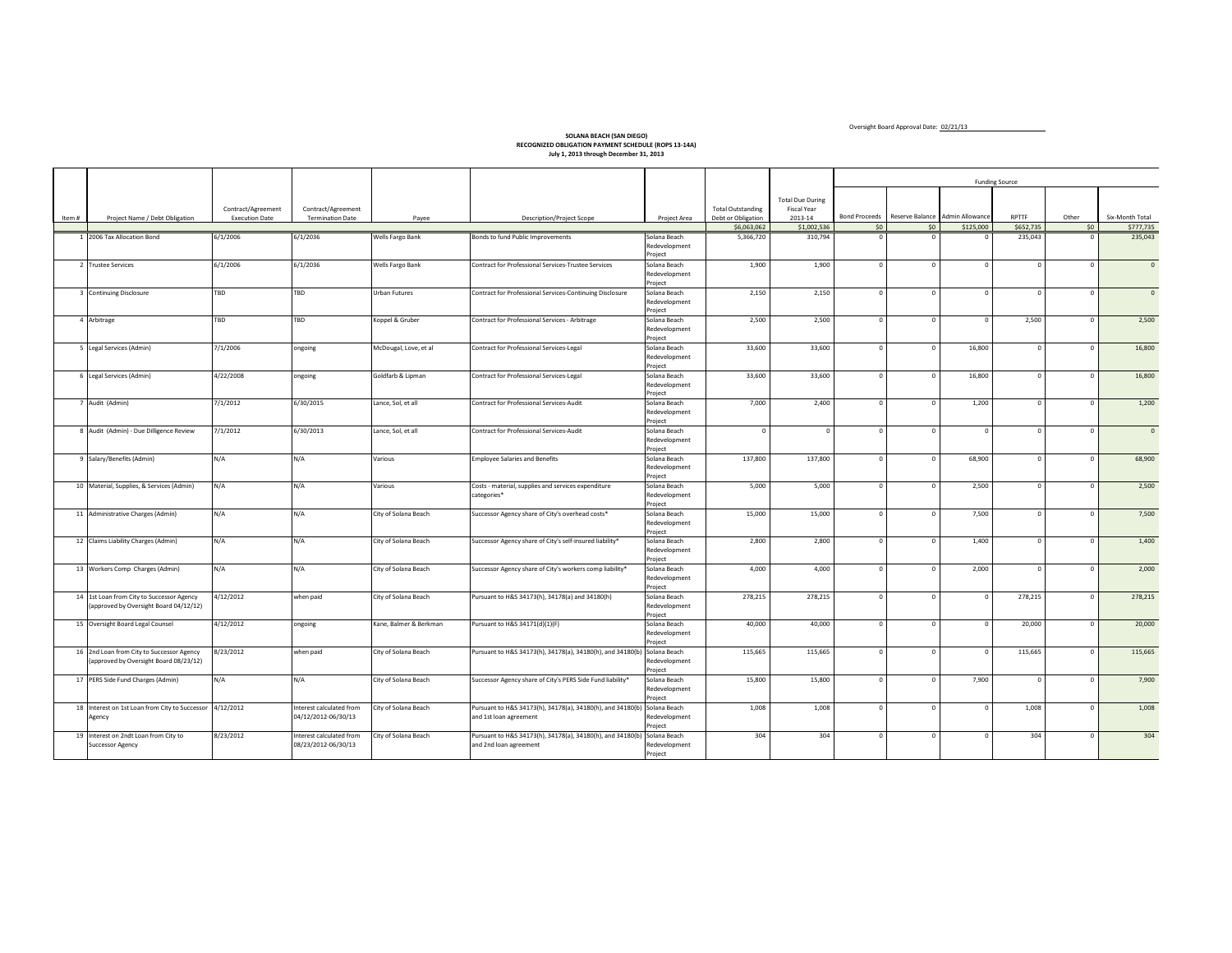#### **SOLANA BEACH (SAN DIEGO)**

**Pursuant to Health and Safety Code section 34186 (a)**

**PRIOR PERIOD ESTIMATED OBLIGATIONS vs. ACTUAL PAYMENTS** 

**RECOGNIZED OBLIGATION PAYMENT SCHEDULE (ROPS II)**

#### **July 1, 2012 through December 31, 2012**

|                                                          |                         |                                                                         |                               |          | LMIHF  |          | <b>Bond Proceeds</b> |          | Reserve Balance | Admin Allowance |           | RPTTF     |          | Other    |        |
|----------------------------------------------------------|-------------------------|-------------------------------------------------------------------------|-------------------------------|----------|--------|----------|----------------------|----------|-----------------|-----------------|-----------|-----------|----------|----------|--------|
| Item # Project Name / Debt Obligation                    | Payee                   | <b>Description/Project Scope</b>                                        | Project Area                  | Estimate | Actual | Estimate | Actual               | Estimate | Actual          | Estimate        | Actual    | Estimate  | Actual   | Estimate | Actual |
|                                                          |                         |                                                                         |                               | \$0      | 50     | \$0      | 50                   | 50       | $\epsilon$      | \$125,000       | \$129,567 | \$533.745 | \$83,667 | 50       | \$0    |
|                                                          |                         |                                                                         | Solana Beach                  |          |        |          |                      |          |                 |                 |           | 233,330   | 79,165   |          |        |
| 2006 Tax Allocation Bond                                 | <b>Nells Fargo Bank</b> | Bonds to fund Public Improvements                                       | Redevelopment<br>Project      |          |        |          |                      |          |                 |                 |           |           |          |          |        |
|                                                          |                         |                                                                         | Solana Beach                  |          |        |          |                      |          |                 |                 |           |           |          |          |        |
|                                                          |                         |                                                                         | Redevelopment                 |          |        |          |                      |          |                 |                 |           |           |          |          |        |
| 2) Trustee Services                                      | <b>Nells Fargo Bank</b> | Contract for Professional Services-Trustee Services                     | Project                       |          |        |          |                      |          |                 |                 |           |           |          |          |        |
|                                                          |                         |                                                                         | Solana Beach                  |          |        |          |                      |          |                 |                 |           |           |          |          |        |
| 3) Continuing Disclosure                                 | Jrban Futures           | Contract for Professional Services-Continuing Disclosure                | Redevelopment<br>Project      |          |        |          |                      |          |                 |                 |           |           |          |          |        |
|                                                          |                         |                                                                         | Solana Beach                  |          |        |          |                      |          |                 |                 |           | 2,200     |          |          |        |
|                                                          |                         |                                                                         | Redevelopment                 |          |        |          |                      |          |                 |                 |           |           |          |          |        |
| 4) Arbitrage                                             | Koppel & Gruber         | Contract for Professional Services - Arbitrage                          | Project                       |          |        |          |                      |          |                 |                 |           |           |          |          |        |
|                                                          |                         |                                                                         | Solana Beach                  |          |        |          |                      |          |                 | 25,000          | 5,624     |           |          |          |        |
| 5) Legal Services (Admin)                                | McDougal, Love, et al   | Contract for Professional Services-Legal                                | Redevelopment<br>Project      |          |        |          |                      |          |                 |                 |           |           |          |          |        |
|                                                          |                         |                                                                         | Solana Beach                  |          |        |          |                      |          |                 | 20,000          | 24,676    |           |          |          |        |
|                                                          |                         |                                                                         | Redevelopment                 |          |        |          |                      |          |                 |                 |           |           |          |          |        |
| 6) Legal Services (Admin)                                | Goldfarb & Lipman       | Contract for Professional Services-Legal                                | Project                       |          |        |          |                      |          |                 |                 |           |           |          |          |        |
|                                                          |                         |                                                                         | Solana Beach<br>Redevelopment |          |        |          |                      |          |                 | 5,900           | $\Omega$  |           |          |          |        |
| 7) Audit (Admin)                                         | Caporicci & Larson      | Contract for Professional Services-Audit                                | Project                       |          |        |          |                      |          |                 |                 |           |           |          |          |        |
|                                                          |                         |                                                                         | Solana Beach                  |          |        |          |                      |          |                 | 54,500          | 86,889    |           |          |          |        |
|                                                          |                         |                                                                         | Redevelopment                 |          |        |          |                      |          |                 |                 |           |           |          |          |        |
| 8) Salary/Benefits (Admin)                               | Various                 | <b>Employee Salaries and Benefits</b>                                   | Proiect                       |          |        |          |                      |          |                 |                 |           |           |          |          |        |
|                                                          |                         |                                                                         | Solana Beach<br>Redevelopment |          |        |          |                      |          |                 | 8,400           | 1,478     |           |          |          |        |
| 9) Material, Supplies, & Services (Admin)                | Various                 | Costs - material, supplies and services expenditure categories* Project |                               |          |        |          |                      |          |                 |                 |           |           |          |          |        |
|                                                          |                         |                                                                         | Solana Beach                  |          |        |          |                      |          |                 | 7,500           | 7,500     |           |          |          |        |
|                                                          |                         |                                                                         | Redevelopment                 |          |        |          |                      |          |                 |                 |           |           |          |          |        |
| 10) Administrative Charges (Admin)                       | City of Solana Beach    | Successor Agency share of City's overhead costs*                        | Proiect                       |          |        |          |                      |          |                 |                 |           |           |          |          |        |
|                                                          |                         |                                                                         | Solana Beach<br>Redevelopment |          |        |          |                      |          |                 | 2,100           | 1,400     |           |          |          |        |
| 11) Claims Liability Charges (Admin)                     | City of Solana Beach    | Successor Agency share of City's self-insured liability*                | Proiect                       |          |        |          |                      |          |                 |                 |           |           |          |          |        |
|                                                          |                         |                                                                         | Solana Beach                  |          |        |          |                      |          |                 | 1,600           | 2,000     |           |          |          |        |
|                                                          |                         |                                                                         | Redevelopment                 |          |        |          |                      |          |                 |                 |           |           |          |          |        |
| 12) Workers Comp Charges (Admin)                         | City of Solana Beach    | Successor Agency share of City's workers comp liability*                | Proiect<br>Solana Beach       |          |        |          |                      |          |                 |                 |           |           |          |          |        |
|                                                          |                         |                                                                         | Redevelopment                 |          |        |          |                      |          |                 |                 |           |           |          |          |        |
| 13) Cooperative Agreement-Restated                       | City of Solana Beach    | Contract for employee costs                                             | Project                       |          |        |          |                      |          |                 |                 |           |           |          |          |        |
|                                                          |                         |                                                                         | Solana Beach                  |          |        |          |                      |          |                 |                 |           |           |          |          |        |
|                                                          |                         |                                                                         | Redevelopment                 |          |        |          |                      |          |                 |                 |           |           |          |          |        |
| 14) Cooperative Agreement                                | City of Solana Beach    | Contract for Public Improvements                                        | Proiect<br>Solana Beach       |          |        |          |                      |          |                 |                 |           |           |          |          |        |
|                                                          |                         |                                                                         | Redevelopment                 |          |        |          |                      |          |                 |                 |           |           |          |          |        |
| 15) Cooperative Agreement                                | City of Solana Beach    | Contract for Low/Mod Housing                                            | Proiect                       |          |        |          |                      |          |                 |                 |           |           |          |          |        |
| Loan from City to Successor Agency                       |                         |                                                                         | Solana Beach                  |          |        |          |                      |          |                 |                 |           | 278,215   |          |          |        |
| (anticipated approval by Oversight Board<br>(6) 04/12/12 |                         |                                                                         | Redevelopment                 |          |        |          |                      |          |                 |                 |           |           |          |          |        |
|                                                          | City of Solana Beach    | Pursuant to H&S 34178(a) and 34180(h)                                   | Project<br>Solana Beach       |          |        |          |                      |          |                 |                 |           | 20,000    | 4,502    |          |        |
|                                                          |                         |                                                                         | Redevelopment                 |          |        |          |                      |          |                 |                 |           |           |          |          |        |
| 17) Oversight Board Legal Counsel                        | Legal Consultant        | Pursuant to H&S 34171(d)(a)(c)                                          | Project                       |          |        |          |                      |          |                 |                 |           |           |          |          |        |